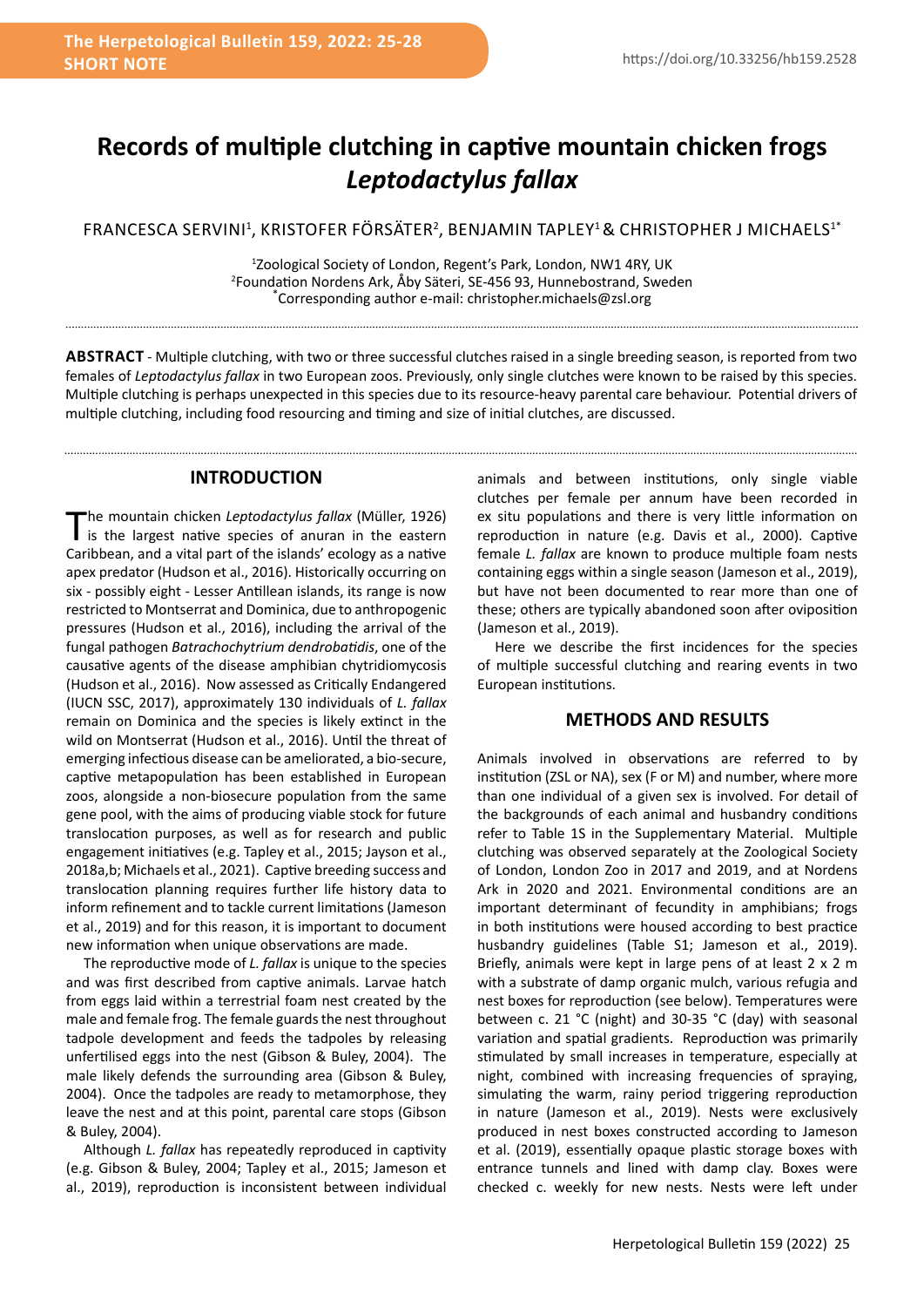| Reproductive events at ZSL London Zoo     |                                                                      |                                                                    |
|-------------------------------------------|----------------------------------------------------------------------|--------------------------------------------------------------------|
| Date                                      | <b>Event</b>                                                         | <b>Offspring</b>                                                   |
| 24.05.2016                                | ZSLF and ZSLM1 paired                                                |                                                                    |
| 06.04.2017                                | Sprays increased 2x/day                                              |                                                                    |
|                                           |                                                                      |                                                                    |
| 28.04.2017                                | Nest 1 found (sire: ZSLM1)                                           | 4/6 metamorphosed                                                  |
| 15.06.2017<br>16.06.2017                  | First metamorphs moved from nest<br>Last metamorph moved from nest   | 2/4 metamorphs developed health conditions<br>requiring euthanasia |
|                                           |                                                                      |                                                                    |
| 30.06.2017                                | Nest 2 found (sire: ZSLM1)                                           | 31/33 metamorphosed                                                |
| 14.08.2017                                | All metamorphs moved from nest                                       | 31/31 metamorphs remained healthy                                  |
|                                           |                                                                      |                                                                    |
| 02.09.2017                                | Sprays decreased 1x/day                                              |                                                                    |
| 16.04.2018<br>30.03.2019                  | ZSLM1 moved out of enclosure<br>ZSLF and ZSLM2 paired                |                                                                    |
| 01.04.2019                                | Sprays increased 2x/day                                              |                                                                    |
|                                           |                                                                      |                                                                    |
| 07.04.2019                                | Nest 1 found (sire: ZSLM2)                                           | 6/7 metamorphosed                                                  |
| 31.05.2019                                | First metamorphs moved from nest                                     | 6/6 metamorphs remained healthy                                    |
| 04.06.2019                                | Last metamorph moved from nest                                       |                                                                    |
| 06.06.2019                                | ZSLM2 moved out of enclosure                                         |                                                                    |
| 12.06.2019                                | ZSLF and ZSLM3 paired                                                |                                                                    |
|                                           |                                                                      |                                                                    |
| 17.07.2019                                | Nest 2 found (sire: ZSLM3)                                           | 13/13 metamorphosed                                                |
| 30.09.2019                                | First metamorphs moved from nest                                     | 1/13 metamorphs developed health conditions                        |
| 05.09.2019                                | Last metamorph moved from nest                                       | requiring euthanasia                                               |
|                                           |                                                                      |                                                                    |
| <b>Reproductive events at Nordens Ark</b> |                                                                      |                                                                    |
| <b>Date</b>                               | Event                                                                | <b>Offspring</b>                                                   |
| 29.08.2019                                | NAF, NAM1 and NAM2 paired                                            |                                                                    |
| 01.10.2019                                | Sprays and photoperiod decreased                                     |                                                                    |
| 01.11.2019                                | Sprays and photoperiod decreased<br>Sprays and photoperiod increased |                                                                    |
| 01.03.2020                                |                                                                      |                                                                    |
| 25.04.2020                                | Nest 1 found (sire: NAM1)                                            | 1/1 metamorphosed                                                  |
| 01.05.2020                                | Photoperiod increased                                                |                                                                    |
| 01.06.2020                                | Sprays increased                                                     |                                                                    |
| 17.06.2020                                | Last metamorph moved from nest                                       |                                                                    |
| 22.06.2020                                | Nest 2 found (sire: NAM1)                                            | 4/4 metamorphosed                                                  |
| 01.08.2020                                | Sprays decreased                                                     | 1/4 metamorphs developed health conditions                         |
| 15.08.2020                                | First metamorphs moved from nest                                     | requiring euthanasia                                               |
| 16.08.2020                                | Last metamorph moved from nest                                       |                                                                    |
|                                           |                                                                      |                                                                    |
| 30.09.2020                                | Nest 3 found (sire: NAM2)                                            | 10/10 metamorphosed                                                |
| 01.11.2020                                | Photoperiod decreased                                                |                                                                    |
| 26.11.2020                                | Last metamorph moved from nest                                       |                                                                    |
| 21.12.2020                                | NAF and NAM3 paired                                                  |                                                                    |
| 01.03.2021                                | Sprays and photoperiod increased                                     |                                                                    |
| 01.04.2021                                | Sprays and photoperiod increased                                     |                                                                    |
|                                           |                                                                      |                                                                    |
| 04.05.2021                                | Nest 1 found (sire: NAM3)                                            | 3/3 metamorphosed without further                                  |
| 01.06.2021<br>07.07.2021                  | Sprays increase<br>2/3 metamorphs moved from enclosure               | complications                                                      |
|                                           |                                                                      |                                                                    |
|                                           | Nest 2 found (sire: NAM3)                                            | 6/6 metamorphosed frogs are kept with parents                      |
| 10.07.2021<br>01.08.2021                  | Sprays decrease                                                      | and sibling                                                        |
| 19.08.2021                                | Metamorphs (6) are starting to leave the                             |                                                                    |
|                                           | nest                                                                 |                                                                    |

parental care; tadpoles were counted once they became individually discernible. Metamorphs were removed once the tail had shrunk considerably and mouthparts began to transform (Gosner stages 43-45; Gosner, 1960), indicating the cessation of oophagy.

One female, ZSLF, produced two viable nests in 2017 and 2018, while NAF produced three viable nests in 2020 and two in 2021. Temporal sequences of frog pairing, courtship and nest production, environmental manipulation and the metamorphosis of young are recorded in Table 1, along with

the number of tadpoles produced and proportion surviving to metamorphosis. All other aspects of reproduction were unremarkable.

## **DISCUSSION**

Multiple clutching has been reported in a number of other frog species, especially taxa that are asynchronous in oogenesis (Tsuji & Lue, 2000). However, multiple clutching is typically observed in species without extended female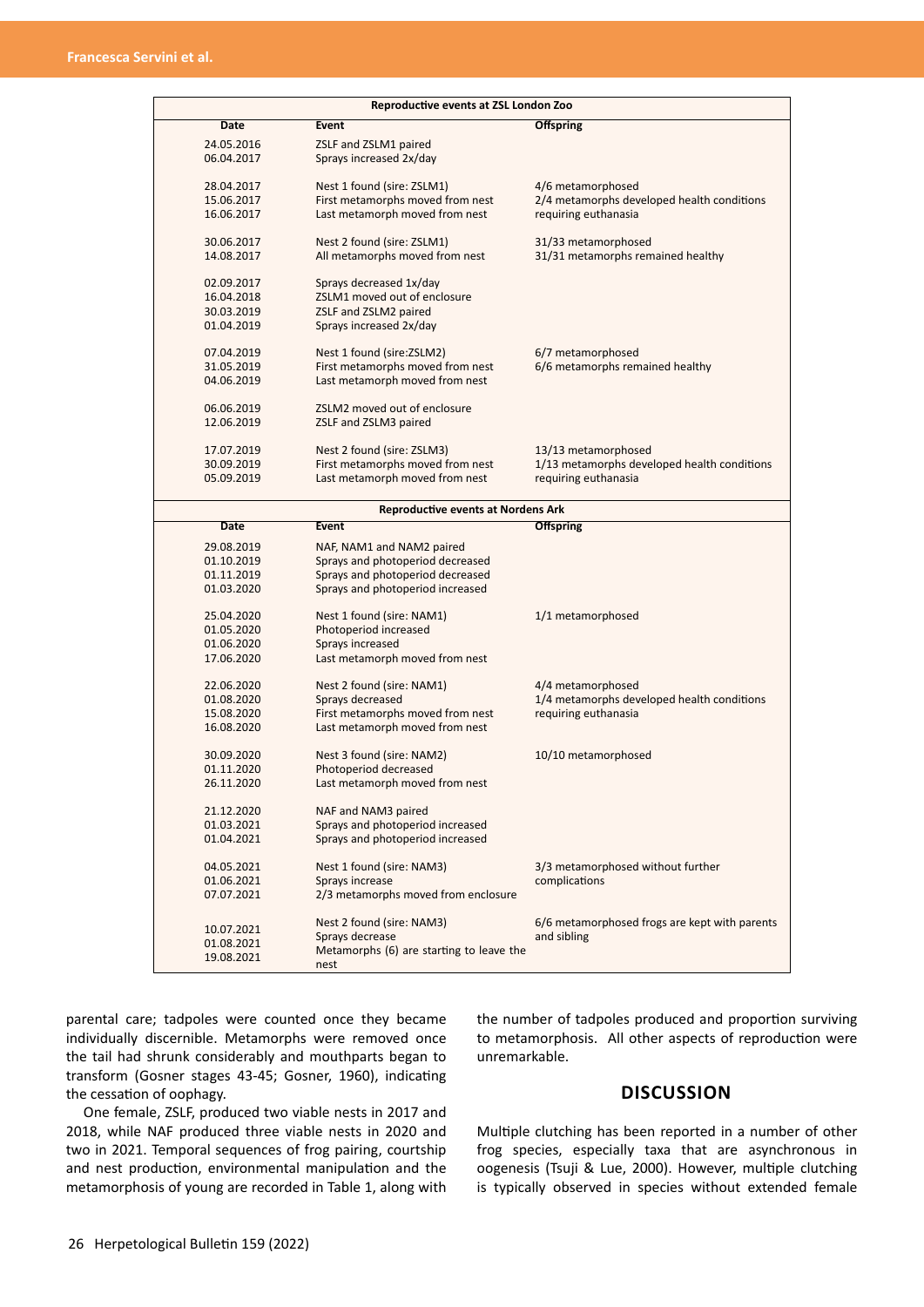parental care such as those where eggs are abandoned at oviposition (Tsuji & Kue, 2000), or where male, rather than female, parental care is present (Townsend & Stewart, 1994; Rogowitz et al., 2001), although notable exceptions to this include dendrobatid frogs with both multiple clutching and female extended parental care (Meuche et al., 2011). Reproduction in L. fallax females, which are likely asynchronous in oogenesis, is particularly costly in that the animal must commit resources to nest construction and courtship, production of both developing and infertile feeder eggs (an estimated 10,000-25,000 feeder eggs per clutch; Gibson & Buley, 2004), defence and maintenance of the nest, and must also have sufficient energy stores to survive almost complete cessation of feeding during larval development. Females frequently lose up to one third of their pre-breeding body mass during the period of parental care (pers. obs., authors) and the short breeding season across c. 3 months of the year leaves little time for replenishment of energy reserves after an initial successful clutch.

Although we report multiple clutching from two separate individuals of *L. fallax*, this is still a rare occurrence in the captive population and has never been documented in the wild. A number of factors common to both individuals may have contributed to this phenomenon. Both females were in very good body condition (scoring 3-4 on the mountain chicken frog body condition score scale; Jayson et al., 2018b) and were well habituated to keeper routines, ZSLF having been established in captivity for more than a decade and NAF having been raised in the Nordens Ark facility since metamorphosis. This allowed animals to capitalise on feeding events to consume numerous prey items and maximise the nutritional benefits of prey items, which lose nutritional quality quickly after addition to an enclosure (Michaels et al., 2014). ZSLF was an especially large animal and had far exceeded average longevity for the species, being an adult when collected from the wild and then having lived for around 16 years in captivity, compared with an average longevity of around nine years (Guarino et al., 2014). Although this may have influenced reproductive capacity, the Nordens Ark female was not similarly large or aged. Both animals produced initial, small clutches early in the reproductive season. This may have resulted in minimal depletion of energy reserves, and sufficient time to replenish these reserves in time to produce further clutches. At least one clutch per animal was within normal numbers for this species in captivity, bearing in mind that clutch size in captivity is substantially smaller than seen in new founder animals (Gibson & Buley, 2004) and appears to be decreasing in time within and between generations (Jameson et al., 2019). Although both animals had access to only one (ZSLF) or two (NAF) males (Table 1), both facilities contained additional males, the presence of which may have stimulated reproductive events. Finally, handling of frogs was kept to an absolute minimum, with animals captured only for necessary veterinary interventions; as disturbance and capture is thought to reduce food intake (Jameson et al., 2019), this low-disturbance management may have facilitated frogs building energy reserves through feeding as well as avoiding the interruption of breeding events.

The ability of *L. fallax* to produce multiple clutches within one breeding season may have implications for captive management and for the recovery of populations in nature, which at least for the time being, is likely to be dependent on the translocation of captive bred individuals. A better understanding of drivers of multiple clutching and of the relatively small clutch sizes associated with some clutches would facilitate this and further research in this area is recommended.

### **ACKNOWLEDGEMENTS**

The authors would like to thank the keeping teams at their respective institutions for their work with the mountain chicken frogs. We thank Mats Niklasson and Stijn Qualm for their valuable input on an early draft of this work. We thank the Swedish Postcode Lottery for their support of the breeding and rearing facility at Nordens Ark.

#### **REFERENCES**

- Davis, S.L., Davis, R.B., James, A. & Talyn, B.C.P. (2000). Reproductive behaviour and larval development of *Leptodactylus fallax* in Dominica, West Indies. *Herpetological Review* 31: 217-220.
- Gibson, R.C. & Buley, K.R. (2004). Maternal care and obligatory oophagy in *Leptodactylus fallax*: a new reproductive mode in frogs. *Copeia* 2004: 128-135.
- Gosner, K.L. (1960). A simplified table for staging anuran embryos and larvae with notes on identification. *Herpetologica* 16: 183-190.
- Guarino, F.M., Garcia, G. & Andreone, F. (2014). Huge but moderately long-lived: age structure in the mountain chicken, *Leptodactylus fallax*, from Montserrat, West Indies. *The Herpetological Journal* 24: 167-173.
- Hudson, M.A., Young, R.P., Jackson, J.U., Orozco-terWengel, P., Martin, L., James, A., Sulton, M., Garcia, G., Griffiths, R.A., Thomas, R. & Magin, C. (2016). Dynamics and genetics of a disease-driven species decline to near extinction: lessons for conservation. *Scientific Reports* 6: 30772.
- IUCN SSC Amphibian Specialist Group. (2017). *Leptodactylus fallax*. The IUCN Red List of Threatened Species 2017: e.T57125A3055585. https://dx.doi.org/10.2305/IUCN. UK.2017-3.RLTS.T57125A3055585.en. Downloaded on 12 September 2021.
- Jameson, T.J.M., Tapley, B., Barbon, A.R., Goetz, M., Harding, L., Lopez, J., Upton, K. & Gerardo, G. (2019). *Best practice guidelines for the mountain chicken* (*Leptodactylus fallax*). Amsterdam: European Association of Zoos and Aquaria. 111 pp.
- Jayson, S., Ferguson, A., Goetz, M., Routh, A., Tapley, B.,Harding, L., Michaels, C.J. & Dawson, J. (2018a). Comparison of the nutritional content of the captive and wild diets of the Critically Endangered mountain chicken frog (*Leptodactylus fallax*) to improve its captive husbandry. *Zoo Biology* 37: 332-346.
- Jayson, S., Harding, L., Michaels, C.J., Tapley, B., Hedley, J., Goetz, M., Barbon, A., Garcia, G., Lopez, J. & Flach, E. (2018b). Development of a body condition score for the